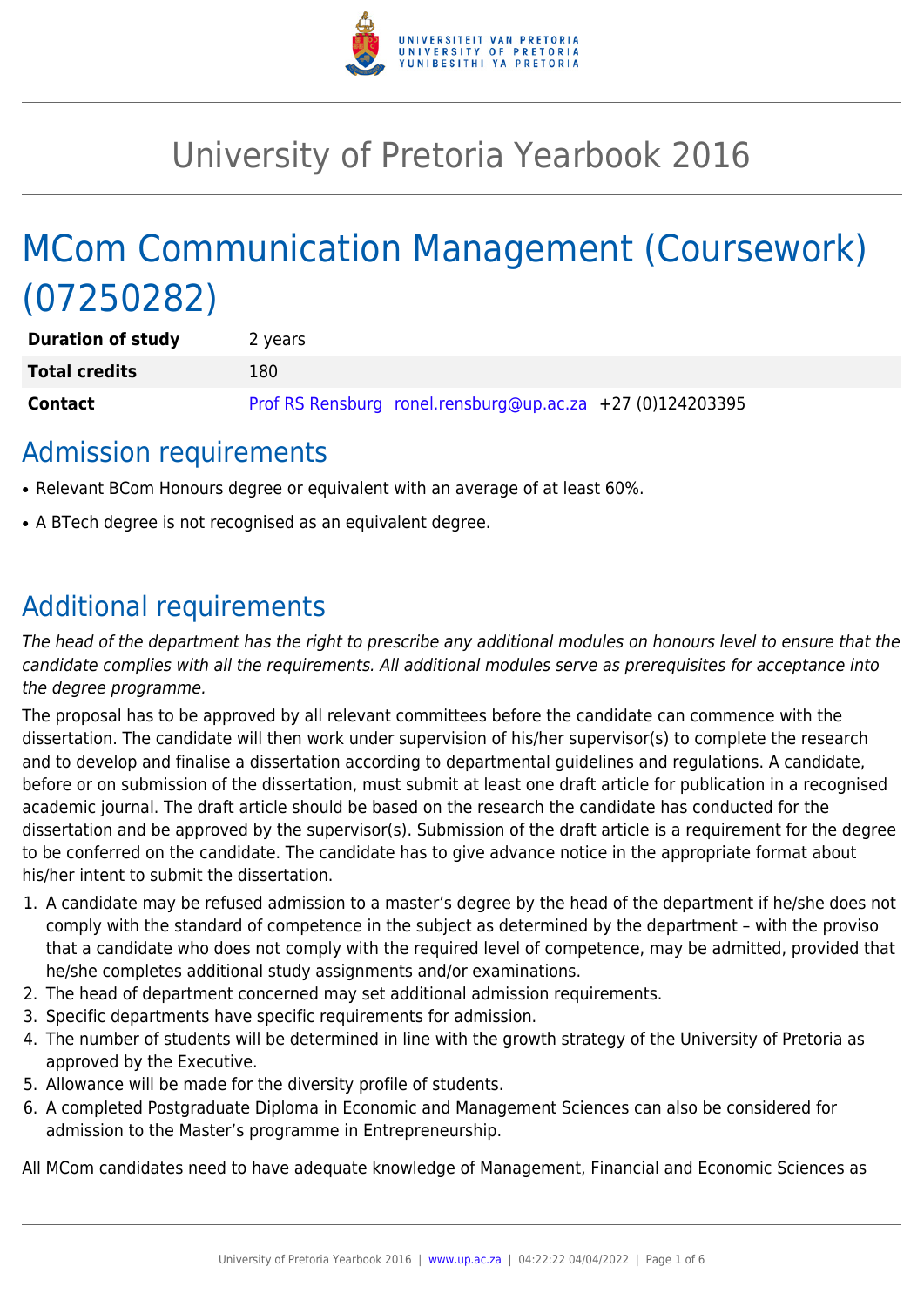

well as Statistics, as determined by the head of department concerned, in consultation with the Dean. A pass mark in the following modules:

- Financial accounting 1 (FRK 111 and FRK 121/122);
- Economics 1 (EKN 110 and EKN 120):
- Statistics 1 (STK 110 and STK 120) and one of the following:
- Business management 1 (OBS 114 and OBS 124); or
- Marketing management 1 (BEM 110 and BEM 122); or
- Public administration 1 (PAD 112 and PAD 122); or
- Industrial and organisational psychology (BDO 110 and BDO 120) or equivalent modules passed at another institution as approved by the head of the department concerned in consultation with the Dean.

### Other programme-specific information

The weight of the research article for publication contributes 50% towards the total requirements for the degree. There are no electives and all modules must be passed.

# Examinations and pass requirements

The pass mark for both a dissertation and a mini-dissertation is 50%. The provisions regarding pass requirements for dissertations, contained in General Regulation G.12.2, apply mutatis mutandis to minidissertations. A pass mark of at least 50% is required in the examination of each module.

# Research information

#### **Dissertations/mini-dissertations/research reports, curricula and modules**

- 1. The degree programme requires that a dissertation/mini-dissertation/research article must be submitted in a field of study chosen from the fields covered for the honours degree, provided that the Dean may, on the recommendation of the head of department concerned, approve the replacement of the required dissertation by the successful completion of a prescribed number of module credits and a mini-dissertation/research article.
- 2. Information on modules, credits and syllabi is available, on request, from the head of department concerned.
- 3. A module in Research Methodology is compulsory in all programmes. The Dean may, on the recommendation of the head of department concerned, waive the prerequisites.
- 4. Sufficient number of bound copies of the thesis/dissertation must be submitted to the Head: Student Administration for examination, after permission is granted by the supervisor.

#### **Article for publication**

A dean may require, before or on submission of a dissertation, the submission of a draft article for publication to the supervisor. The draft article should be based on the research that the student has conducted for the dissertation and be approved by the supervisor concerned. The supervisor should then have the opportunity to take the paper through all the processes of revision and resubmission as may be necessary and/or appropriate in order to achieve publication.

#### **Submission of dissertation**

A dissertation is submitted to the Head: Student Administration, before the closing date for the various graduation ceremonies as announced annually.

For examination purposes, a student must, in consultation with the supervisor, submit a sufficient number of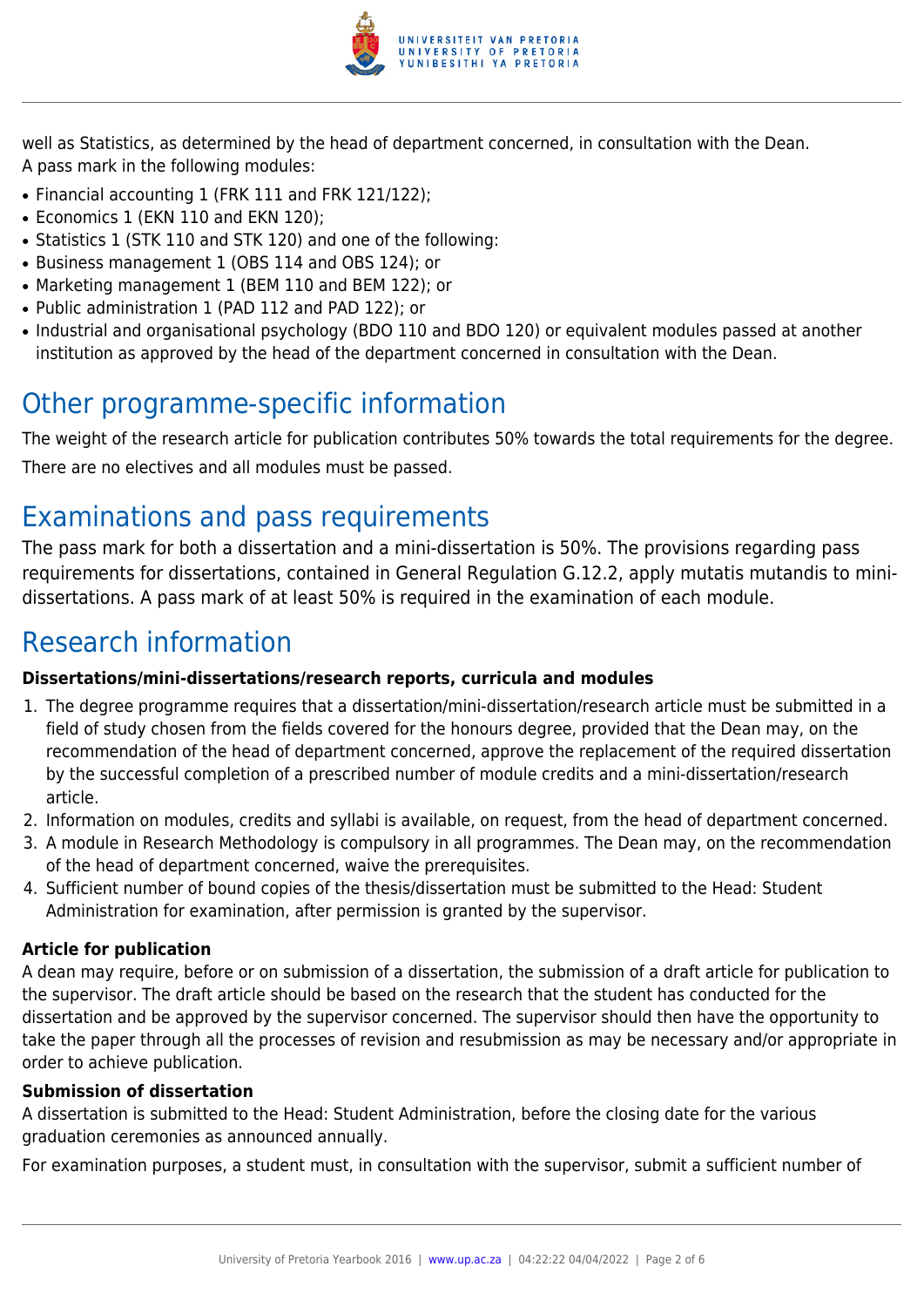

bound copies of the dissertation, printed on good quality paper and of good letter quality, to the Head: Student Administration. Permission to submit the dissertation in unbound form may be obtained from the supervisor concerned on condition that a copy of the final approved dissertation is presented to the examiners in bound format or electronic format.

In addition to the copies already mentioned, each successful student must submit a bound paper copy as well as two electronic copies of the approved dissertation to the Head: Student Administration in the format specified by the faculty and in accordance with the minimum standards set by the Department of Library Services, before 15 February for the Autumn graduation ceremonies and before 15 July for the Spring graduation ceremonies, failing which the degree will only be conferred during a subsequent series of graduation ceremonies.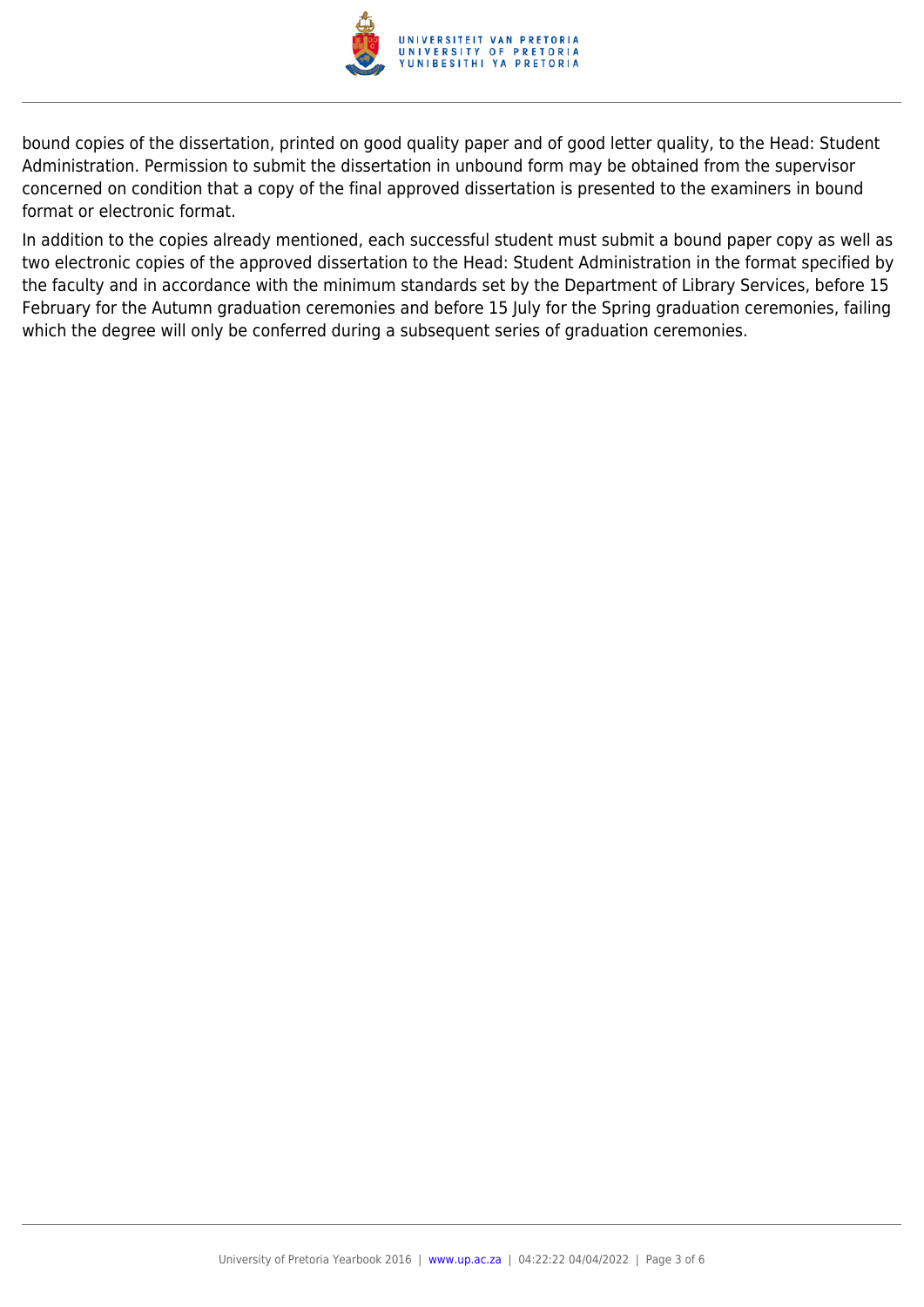

# Curriculum: Year 1

**Minimum credits: 80**

### **Core modules**

#### **Management philosophy 800 (BSF 800)**

| <b>Module credits</b>         | 20.00                                  |
|-------------------------------|----------------------------------------|
| <b>Prerequisites</b>          | No prerequisites.                      |
| <b>Contact time</b>           | Block: 5 per semester, 2 days per week |
| <b>Language of tuition</b>    | English                                |
| <b>Academic organisation</b>  | Div Communication Management           |
| <b>Period of presentation</b> | Semester 1 or Semester 2               |
|                               |                                        |

#### **Communication management theory 1 810 (KOB 810)**

| <b>Module credits</b>         | 20.00                                  |
|-------------------------------|----------------------------------------|
| <b>Prerequisites</b>          | No prerequisites.                      |
| <b>Contact time</b>           | Block: 5 per semester, 2 days per week |
| <b>Language of tuition</b>    | English                                |
| <b>Academic organisation</b>  | Div Communication Management           |
| <b>Period of presentation</b> | Semester 1 or Semester 2               |

### **Strategic communication management 1 811 (KOB 811)**

| <b>Module credits</b>         | 20.00                                  |
|-------------------------------|----------------------------------------|
| <b>Prerequisites</b>          | No prerequisites.                      |
| <b>Contact time</b>           | Block: 5 per semester, 2 days per week |
| <b>Language of tuition</b>    | English                                |
| <b>Academic organisation</b>  | Div Communication Management           |
| <b>Period of presentation</b> | Semester 1 or Semester 2               |
|                               |                                        |

#### **Research process 811 (NME 811)**

| <b>Module credits</b>         | 20.00                        |
|-------------------------------|------------------------------|
| <b>Prerequisites</b>          | No prerequisites.            |
| <b>Contact time</b>           | 1 lecture per week           |
| <b>Language of tuition</b>    | English                      |
| <b>Academic organisation</b>  | Div Communication Management |
| <b>Period of presentation</b> | Semester 1                   |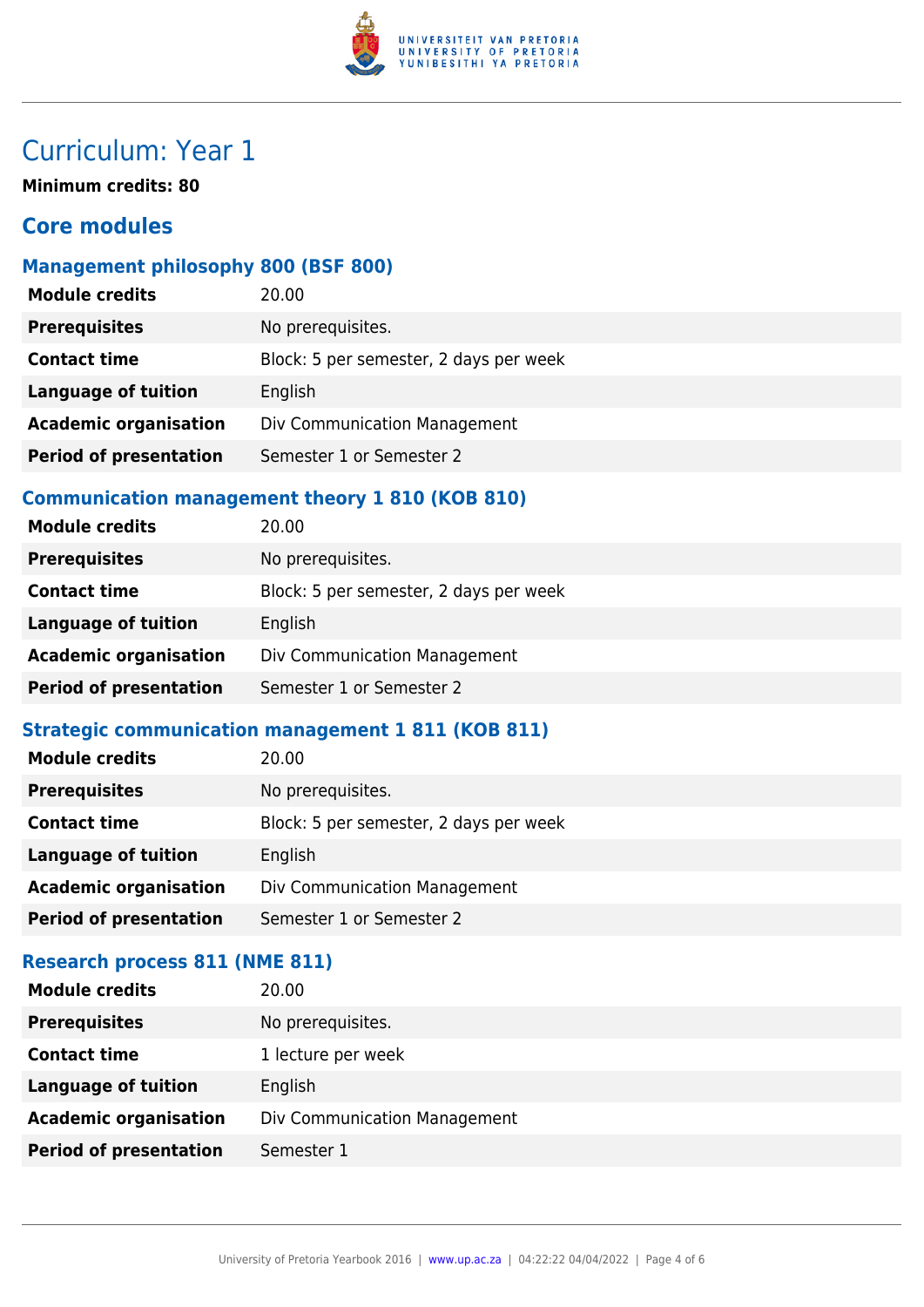

#### **Research article 841 (NME 841)**

| <b>Module credits</b>         | 100.00                           |
|-------------------------------|----------------------------------|
| <b>Prerequisites</b>          | No prerequisites.                |
| <b>Contact time</b>           | 1 other contact session per week |
| <b>Language of tuition</b>    | English                          |
| <b>Academic organisation</b>  | Div Communication Management     |
| <b>Period of presentation</b> | Year                             |